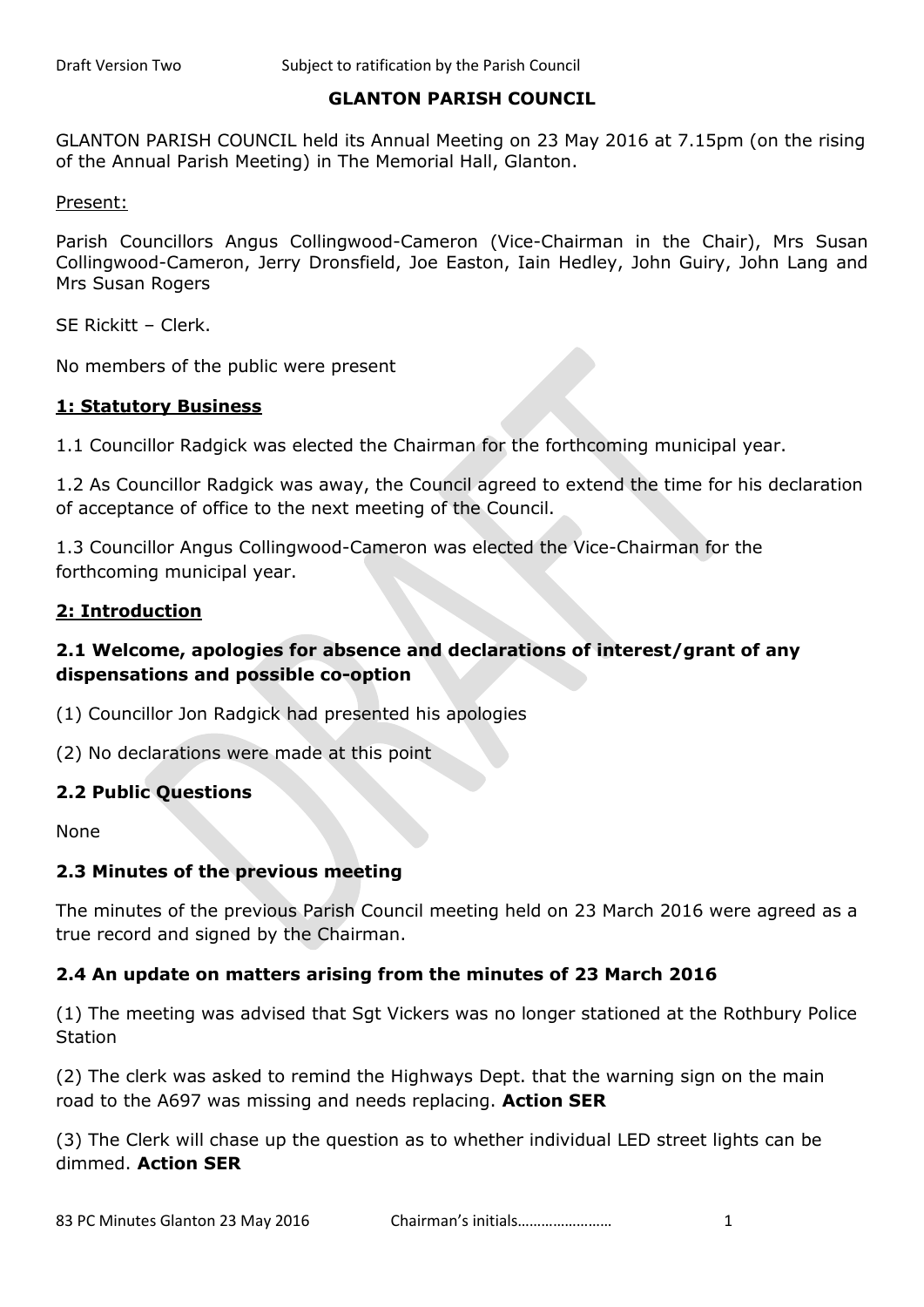(4) The Council was pleased to note the success of the beacon and subsequent supper marking Her Majesty The Queen's 90<sup>th</sup> Birthday. Thanks were given to John Guiry and Jon Radgick for their work in organising the event.

## **3: Items for discussion and potential decisions**

## **3.1 Reports from the County Councillor and the Police**

County Councillor Bridgett was absent. No report had been received from the Police (see also item 2.4 (1) above)

## **3.2 The Millennium Oak Avenue**

In the absence of Councillor Radgick, substantive discussion on this item was deferred to the next meeting.

## **3.3 Planning**

(1) There were no current planning applications to consider but the Council noted the Chairman's response to application 16/00945/FUL - Proposed two dwellings - Land West of Heather Cottage Front Street.

We neither support nor object to the application in principle but we do ask that if permission is to be granted that a condition *is attached to ensure that appropriate and permanent screening is required on top of the banks facing the road frontages to ensure that the properties do not dominate this end of the village and do not directly overlook the neighbouring houses.*

(2) Attention was drawn to the recent publication of the proposed draft Core Strategy on the County Council's website

# **3.4 Bank Planting**

(1) The Council was grateful for the efforts put in by parishioners and councillors in clearing and planting the bank. Although there had been some soil disturbance around some areas of seedlings, these should recover. Councillors agreed that appropriate signs could be useful. Councillor Dronsfield agreed to produce a suitable wording. **Action JD**

## **4: Items for Information**

# **4.1 Forthcoming Village activities**

(1) Councillor Easton reported that the coffee mornings and lunch clubs were continuing, the coffee morning between 10.00am and noon on the second Tuesday each month and the lunch club between noon and 2.00pm on the fourth Wednesday each month.

(2) There will be a commemoration of the opening of the Memorial Hall on 12 June, with some slides of Glanton through the years

# **4.2 Details of any meetings attended by Councillors or the clerk**

Councillor Angus Collingwood-Cameron had attended the meeting of the County Council's area committee. He felt the "speed-dating" format worked well and he had been able to draw attention to a number of issues within the parish.

83 PC Minutes Glanton 23 May 2016 Chairman's initials…………………… 2